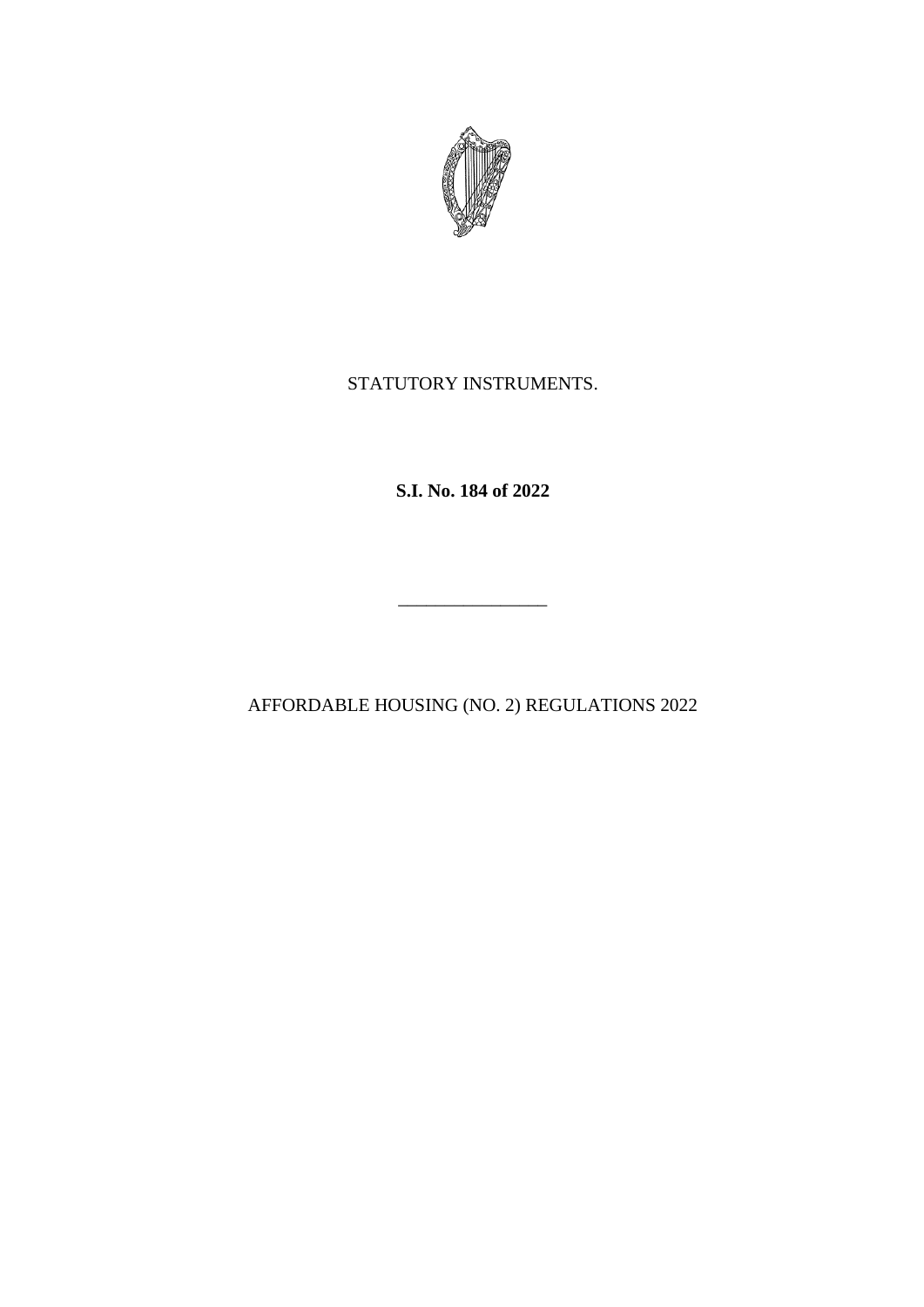# S.I. No. 184 of 2022

## AFFORDABLE HOUSING (NO. 2) REGULATIONS 2022

I, DARRAGH O'BRIEN, Minister for Housing, Local Government and Heritage, in exercise of the powers conferred on me by sections 3, 9, 11, 12 and 23 of the Affordable Housing Act 2021 (No. 25 of 2021), hereby make the following regulations:

## **Citation**

1. These Regulations may be cited as the Affordable Housing (No. 2) Regulations 2022.

## **Definitions**

2. In these Regulations—

"Act of 2021" means the [Affordable Housing Act 2021](http://www.irishstatutebook.ie/eli/2021/act/25/enacted/en/pdf) (No. 25 of 2021);

"first-time buyer" means a person who has not previously purchased, or built, a dwelling in the State for his or her occupation;

"scheme of priority" means a scheme of priority made by a housing authority under section 11 of the Act of 2021;

"website" means an internet website (including part of such a website) –

- (*a*) to which access is readily available by members of the public, and
- (*b*) where anything published is readily available for inspection by members of the public.

## **Notification pursuant to section 9 of Act of 2021**

3. A notification to the public by a housing authority of its intention to make affordable dwellings available for sale pursuant to section 9 of the Act of 2021 shall -

- (*a*) be published
	- (i) in at least one newspaper circulating in the administrative area of, and
	- (ii) on a website maintained by,

the housing authority concerned, and may also be published in such other manner as the housing authority considers appropriate;

- (*b*) state the location, number and type of dwellings to be sold;
- (*c*) state that, subject to exceptions, the dwellings shall generally only be available to first-time buyers;

*Notice of the making of this Statutory Instrument was published in "Iris Oifigiúil" of* 19*th April,* 2022*.*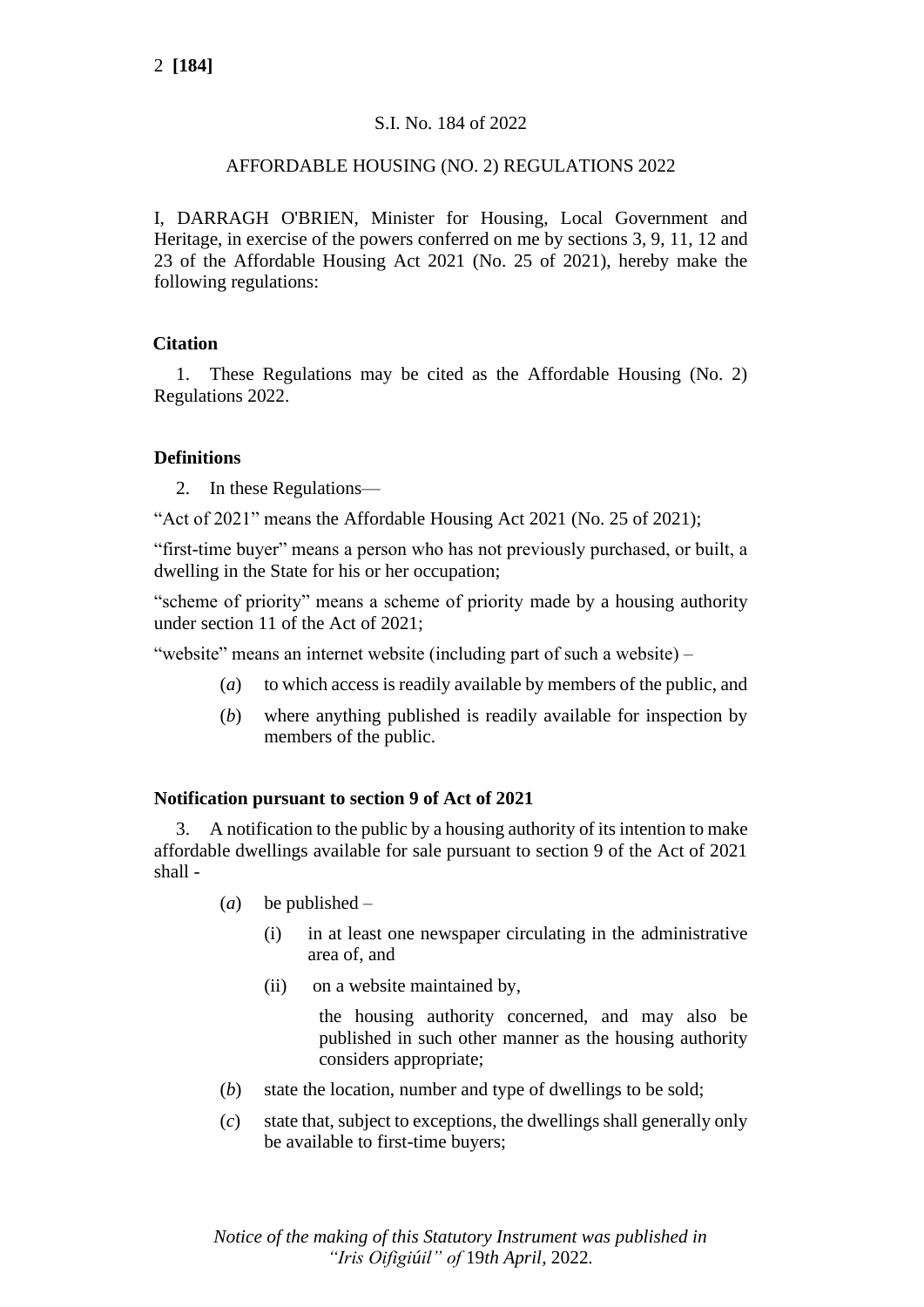- (*d*) state that the dwellings will be sold at a price that is lower than market value, such price to be determined in accordance with the income of the purchaser, and that the housing authority will take a percentage equity share in the dwelling equal to the difference between the market value of the dwelling and the price paid by the purchaser, expressed as a percentage of the market value of the dwelling;
- (*e*) state that housing authority's equity may be subsequently be redeemed by the purchaser by making payments to the housing authority;
- (*f*) state that dwellings will be made available to eligible applicants in accordance with the housing authority's scheme of priority and inform the public of where the scheme of priority may be obtained;
- (*g*) state the minimum prices to be paid by eligible purchasers for dwellings and the typical gross income limits for eligibility for each type of dwelling;
- (*h*) state the period (including the dates such period commences and ends), which shall not be less than 3 weeks, during which applications to purchase a dwelling may be made, the commencement of which period shall be not less than 2 weeks after the date of publication, in accordance with paragraph (a), of the notification by the housing authority;
- (*i*) state the percentage of the dwellings for which, according to the housing authority's scheme of priority, the date and time of application will be one of the criteria on which eligible applications will be prioritised in accordance with that scheme;
- (*j*) state where the application form and further details may be obtained;
- (*k*) state any documentation required to accompany the application form or where details in relation to the required documentation may be obtained.

## **Applications for affordable dwelling purchase arrangements**

4. (1) Applications pursuant to a notification published under Regulation 3 made on the application form supplied by the housing authority and accompanied by any documentation required by the housing authority to be submitted with the application, shall, subject to section 9(5) of the Act of 2021, be accepted by the housing authority, subject to being received within the time period referred to in Regulation 3(h).

- (2) A housing authority shall, upon consideration of
	- (*a*) the completed application form, and
	- (*b*) any necessary documentation to be submitted in addition to the application form,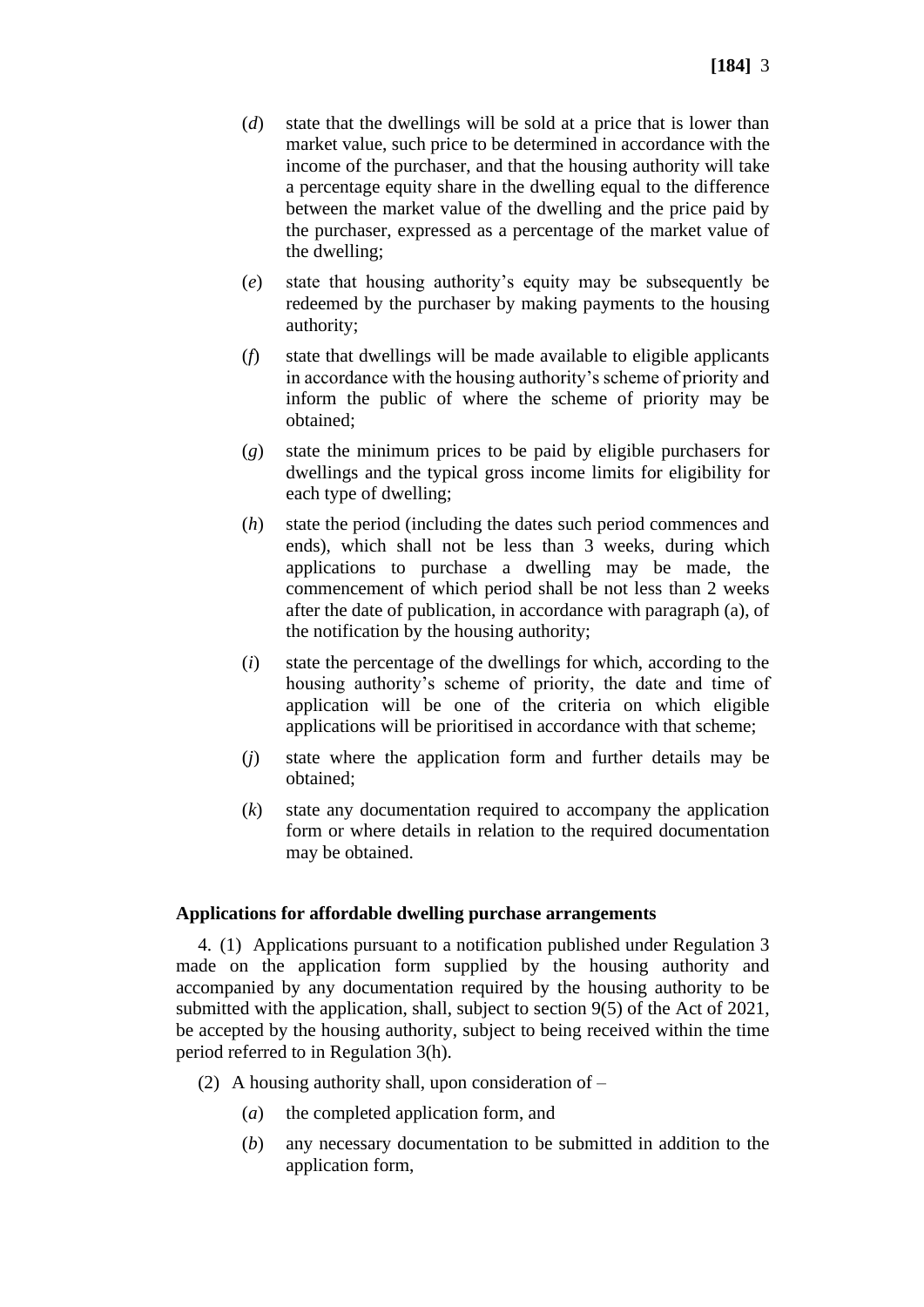referred to in paragraph (1), make a decision as to whether or not the applicant concerned would be eligible for an affordable dwelling purchase arrangement having regard to section 10 of the Act of 2021 and the Affordable Housing Regulations 2022.

(3) For the purposes of considering –

- (*a*) whether an applicant would be eligible for an affordable dwelling purchase arrangement, and
- (*b*) the priority to be given to an application under the housing authority's scheme of priority and Regulation 5,

a housing authority may, in addition to the documentation referred to in paragraph (2), seek further information or clarification from an applicant in relation to the application made.

(4) Subject to paragraph (5), where the number of eligible applicants exceeds the number of affordable dwellings available, the housing authority shall prioritise eligible applicants in accordance with its scheme of priority and Regulation 5.

(5) Where a housing authority decides that the information contained in the completed application forms received, pursuant to a notification published under Regulation 3, discloses that the applicants concerned would be eligible for an affordable dwelling purchase arrangement, the housing authority may prioritise the applicants in accordance with –

- (*a*) its scheme of priority and Regulation 5, and
- (*b*) the information supplied on the form concerned,

prior to assessing or seeking evidence of the matters referred to in the application form.

(6) A housing authority shall, before entering into an affordable dwelling purchase arrangement, request that an applicant it has prioritised under paragraph (5) provide to it such information and documentation, or further information and documentation, as the housing authority may reasonably require to enable it to confirm the veracity of the information contained in the application form.

(7) Where a housing authority, upon examination of the information and documentation provided to it, decides, in accordance with section 10 of the Act of 2021 and the Affordable Housing Regulations 2022, that the applicant concerned is eligible for an affordable dwelling purchase arrangement, it shall, as soon as practicable, inform the applicant that –

- (*a*) they are being offered, or
- (*b*) they are not being offered,

an affordable dwelling in accordance with the scheme of priority.

(8) Where a housing authority, upon examination of information and documentation provided to it decides, in accordance with section 10 of the Act of 2021 and the Affordable Housing Regulations 2022, that the applicant concerned is not eligible for an affordable dwelling purchase arrangement, it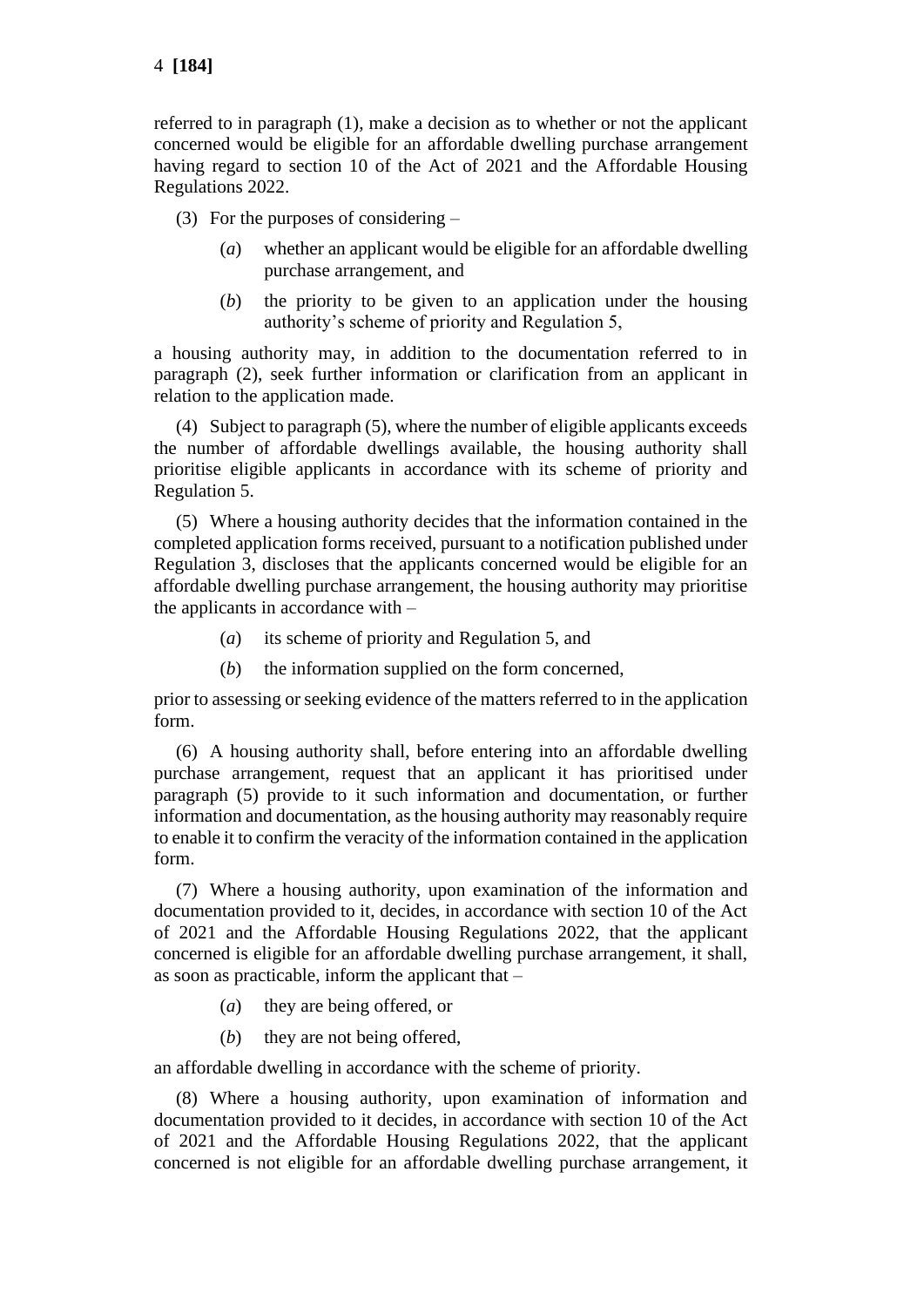shall so inform the applicant in writing as soon as practicable, setting out its reasons.

#### **Scheme of priority**

5. (1) In relation to 70 per cent of the dwellings the subject of applications accepted under Regulation 4, a scheme of priority shall provide the following:

- (*a*) where the number of eligible applicants exceeds the number of dwellings for which applications have been accepted, a housing authority shall give priority to eligible applicants on the following basis:
	- (i) for dwellings with 4 bedrooms: priority to be given to households of 3 persons or more;
	- (ii) for dwellings with 3 bedrooms: priority to be given to households of not less than 2 persons;
- (*b*) where, having applied the criterion in subparagraph (a), the number of eligible applicants still exceeds the number of dwellings for which applications have been accepted, a housing authority shall give priority to the eligible applicants in the order in which their applications were received.

(2) In relation to 30 per cent of the dwellings the subject of applications accepted under Regulation 4, a scheme of priority shall provide the following:

- (*a*) where the number of eligible applicants exceeds the number of dwellings for which applications have been accepted, a housing authority shall give priority to eligible applicants on the following basis:
	- (i) for dwellings with 4 bedrooms: priority to be given to households of 3 persons or more;
	- (ii) for dwellings with 3 bedrooms: priority to be given to households of not less than 2 persons;
- (*b*) where, having applied the criterion in subparagraph (a), the number of eligible applicants still exceeds the number of dwellings for which applications have been accepted, a housing authority shall give priority to the eligible applicants in accordance with criteria selected by the housing authority for the purposes of this paragraph and included in its scheme of priority.

(3) The criteria specified in paragraph (2)(b) may be the same as the criteria set out paragraph (1)(b), so that a housing authority may, if it chooses to do so, provide in its scheme of priority that 100 per cent of the dwellings the subject of applications accepted under Regulation 4 shall be allocated in accordance with the terms set out in paragraph (1).

(4) The criteria selected by the housing authority, referred to in paragraph (2)(b), may include priority being given to eligible applicants based on any person making the application being, or having been, resident in the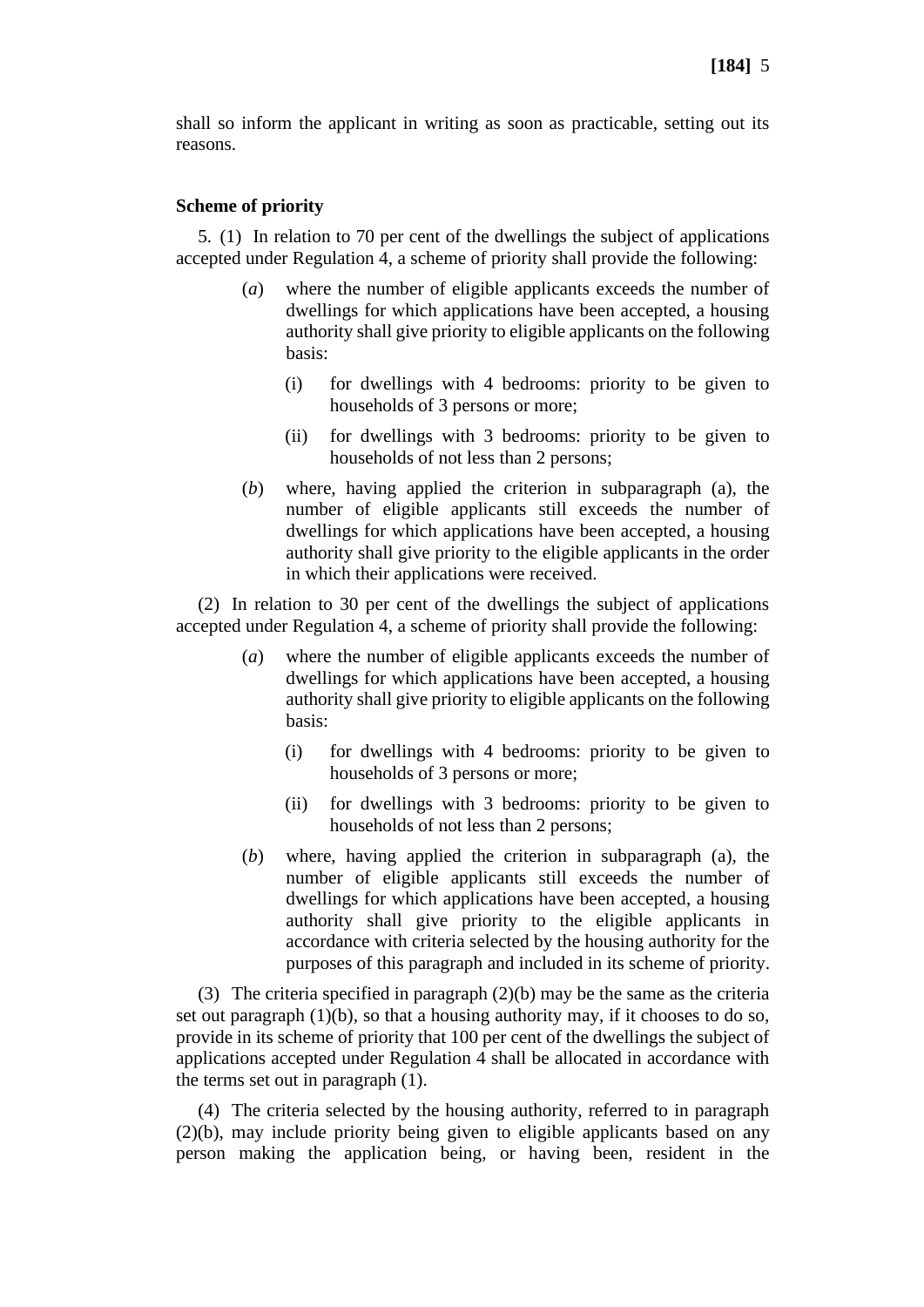administrative area of the housing authority or being, or having been, so resident for a particular length of time.

#### **Affordable dwelling purchase arrangements under section 12 of Act of 2021**

6. (1) The minimum price to be paid by an eligible applicant for a dwelling under an affordable dwelling purchase arrangement shall be determined by the following formula:

#### $(A/9)$  x 10

where  $A$  is the  $-$ 

- (*a*) gross income of the applicant multiplied by 3.5, or
- (*b*) where paragraph (3) of Regulation 2 of the Affordable Housing Regulations 2022 applies, maximum amount which the applicant can borrow as a mortgage from a bank or financial institution, as confirmed by evidence in accordance with that Regulation.

(2) Where the minimum price for which a housing authority may sell an affordable dwelling is greater than the minimum price calculated in accordance with paragraph (1), the eligible applicant shall pay the sum that is the greater.

(3) An eligible applicant who has savings or money additional to that required for a deposit may, at their sole discretion, pay a higher price for the affordable dwelling than that prescribed in paragraph (1).

(4) The affordable dwelling contribution under section 12(2) of the Act of 2021 shall be not less than 5 per cent and not greater than 40 per cent of the market value of the dwelling concerned.

(5) The minimum period, set out in an affordable dwelling purchase arrangement, between the date of the affordable dwelling purchase arrangement and the long stop date, referred to in section 12(7)(f) of the Act of 2021, shall be 40 years.

(6) In addition to the matters set out in section 12(7) of the Act of 2021, an affordable dwelling purchase arrangement shall contain the following covenants binding on the homeowner:

- (*a*) to keep the property in good and substantial repair and condition;
- (*b*) to ensure that any structural works or additions carried out on the property comply with any relevant statutory requirements, including planning and building regulations;
- (*c*) not to allow any third party to acquire any interest, right or entitlement in the property adverse to, or which might become adverse to, the interest of the housing authority therein and to take all necessary steps to prevent any third party advancing a claim of adverse possession or exercise any rights capable of giving rise to rights through prescription of long user;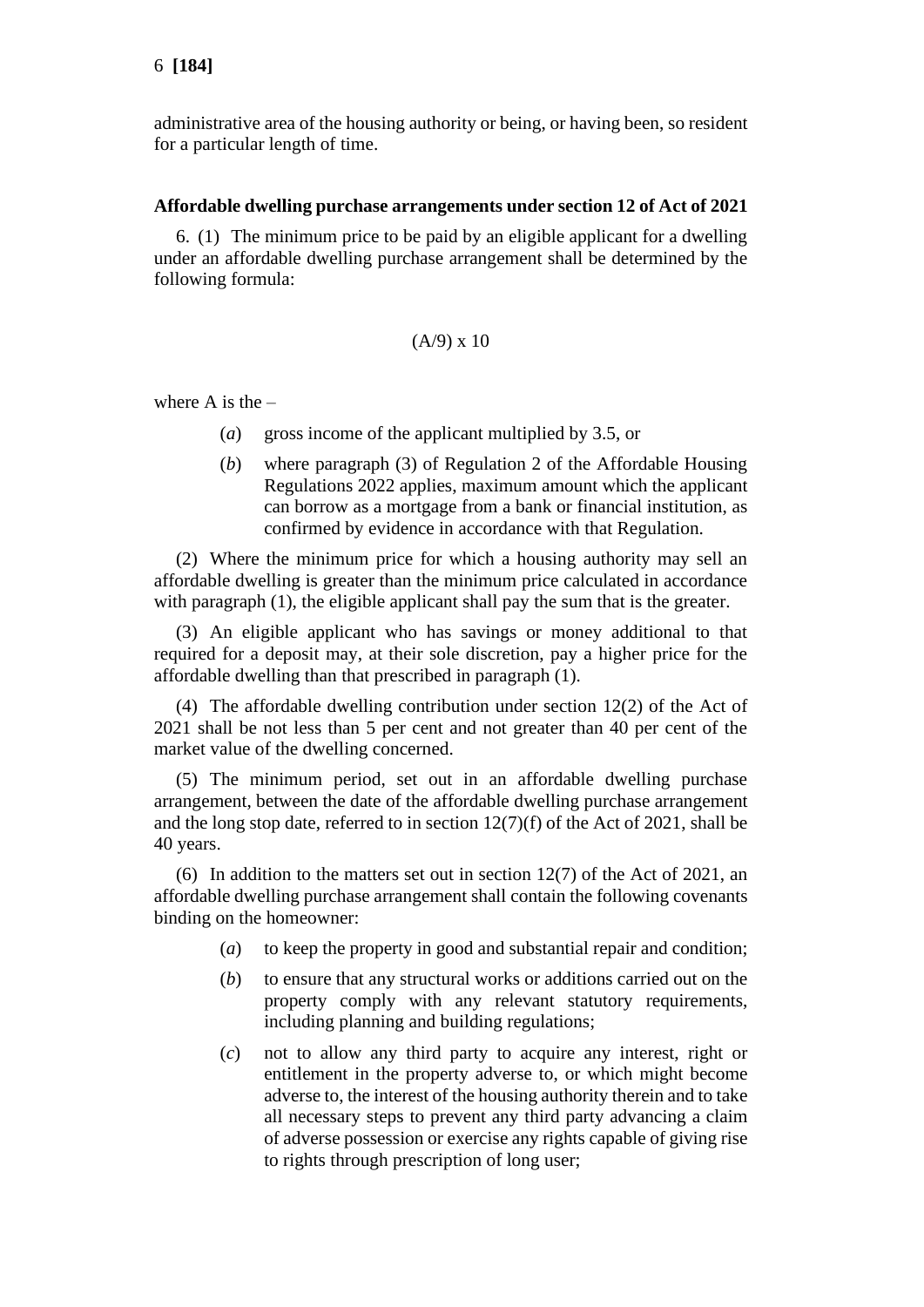- (*d*) to permit the housing authority concerned to inspect the property for the purposes of the following:
	- (i) confirming compliance with the terms and conditions of the relevant affordable dwelling purchase arrangement;
	- (ii) determining the market value of the property in accordance with section 14 of the Act of 2021:

or both, provided that the housing authority has given reasonable notice of such inspection;

- (*e*) to, at their own cost, insure and keep insured in their name (or in the case of the property forming part of a managed development to procure that the management company at the cost of the homeowner insures and keeps insured) the property against loss or damage by fire, lightning, explosion, storm, flood, burst pipes, subsidence, riots, or civil commotion, malicious damage and accidental damage, impact and such other risks (if any) as the homeowner (or where relevant the management company at the homeowner's or the management company's own discretion) may from time to time consider prudent or desirable including public liability or any other liabilities that are resulting from the homeowner ownership of the property including covering the housing authority concerned in such policy, coverage to include a waiver of subrogation clause for the benefit of the housing authority. This policy must be effected either with the concerned housing authority's interest noted thereon or in the joint names of the housing authority and the homeowner as the housing authority may decide in its absolute discretion;
- (*f*) if the property is damaged or destroyed and the insurance money under any policy of insurance is fully or partly irrecoverable by reason solely of the act or default of the homeowner then and in every such case the homeowner shall indemnify and keep indemnified the housing authority concerned in respect of all losses, costs, damages or expenses howsoever arising suffered by it as a result of any such act or default by the homeowner;
- (*g*) in the event of the property or any part thereof being destroyed or damaged by fire or by any other cause to lay out all monies received in respect of insurance proceeds as soon as practicable in or upon rebuilding, repairing or reinstating the property in a good and substantial manner having obtained all necessary statutory approvals consents and licenses including planning consents. In the event of the homeowner, having used their best endeavours to do so, being unable to reinstate the property within a period of 2 years from the date of such damage or destruction the full insurance proceeds shall be divided between the homeowner and the housing authority in their respective shares;
- (*h*) to observe and perform all covenants relating to the property and comply with the provisions of all legislation for the time being affecting the property;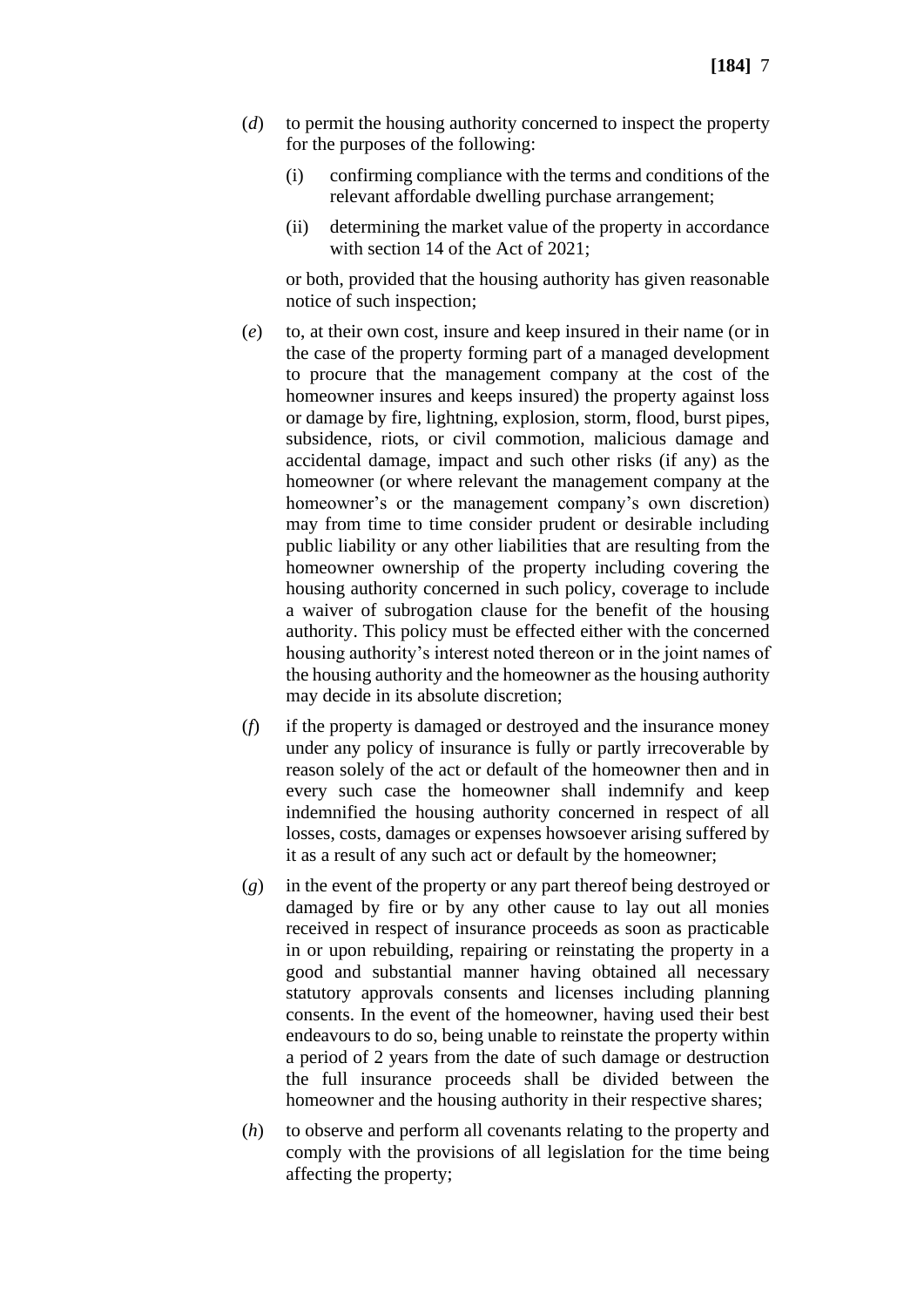- (*i*) to discharge all payments owing to the lender pursuant to the mortgage concerned;
- (*j*) to be responsible for all taxes (including stamp duty on the full market value of the property and Value-Added Tax), local property taxes, assessments, charges, impositions and outgoings affecting the property and at all times during the term of the affordable dwelling purchase arrangement to observe and comply in all respects with the provisions and requirements of any and every enactment of the Oireachtas for the time being in force and any orders or regulations made thereunder for the time being in force and as are or shall be properly directed or necessary to be done or executed upon or in respect of the property or any part thereof and at all times during the said term to comply with all the recommendations or requirements of the appropriate authority whether notified or directed to the homeowner in relation to fire precautions pursuant to the relevant regulations in force;
- (*k*) not to allow any easement or right belonging to or used with the property to be obstructed or lost and not to allow any encroachment to be made or easements to be acquired on under or over the property and to give notice to the housing authority concerned immediately of any encroachment which might have that effect and to make such objection or take such proceedings as are necessary to prevent such encroachment;
- (*l*) not to store or keep upon the property or any part thereof any substance of an explosive or of an inflammable or dangerous nature such as might increase the risk of fire or explosion;
- (*m*) upon receipt of any notice, order, requisition, direction or any correspondence from a competent authority relating to the property to forthwith deliver same or a copy of same to the housing authority concerned and to take all necessary steps to deal with such notice, order, requisition, direction or correspondence.

(7) Notwithstanding paragraph (6), an affordable dwelling purchase arrangement may additionally contain a condition that any applicant sell or otherwise dispose of any estate or interest that any person making the application has or is beneficially entitled to in a dwelling referred to in section 10(6) of the Act of 2021.

#### **Redemption payments under section 16 of Act of 2021**

7. The minimum amount of a redemption payment under section 16 of the Act of 2021 shall be  $\epsilon$ 10,000, other than in a case where a payment of less than  $€10,000$  is required to redeem the housing authority's equity in full.

#### **Revocation**

8. The Housing (Miscellaneous Provisions) Act 2009 (Part 5) Regulations 2019 (S.I. No. 81 of 2019) are revoked.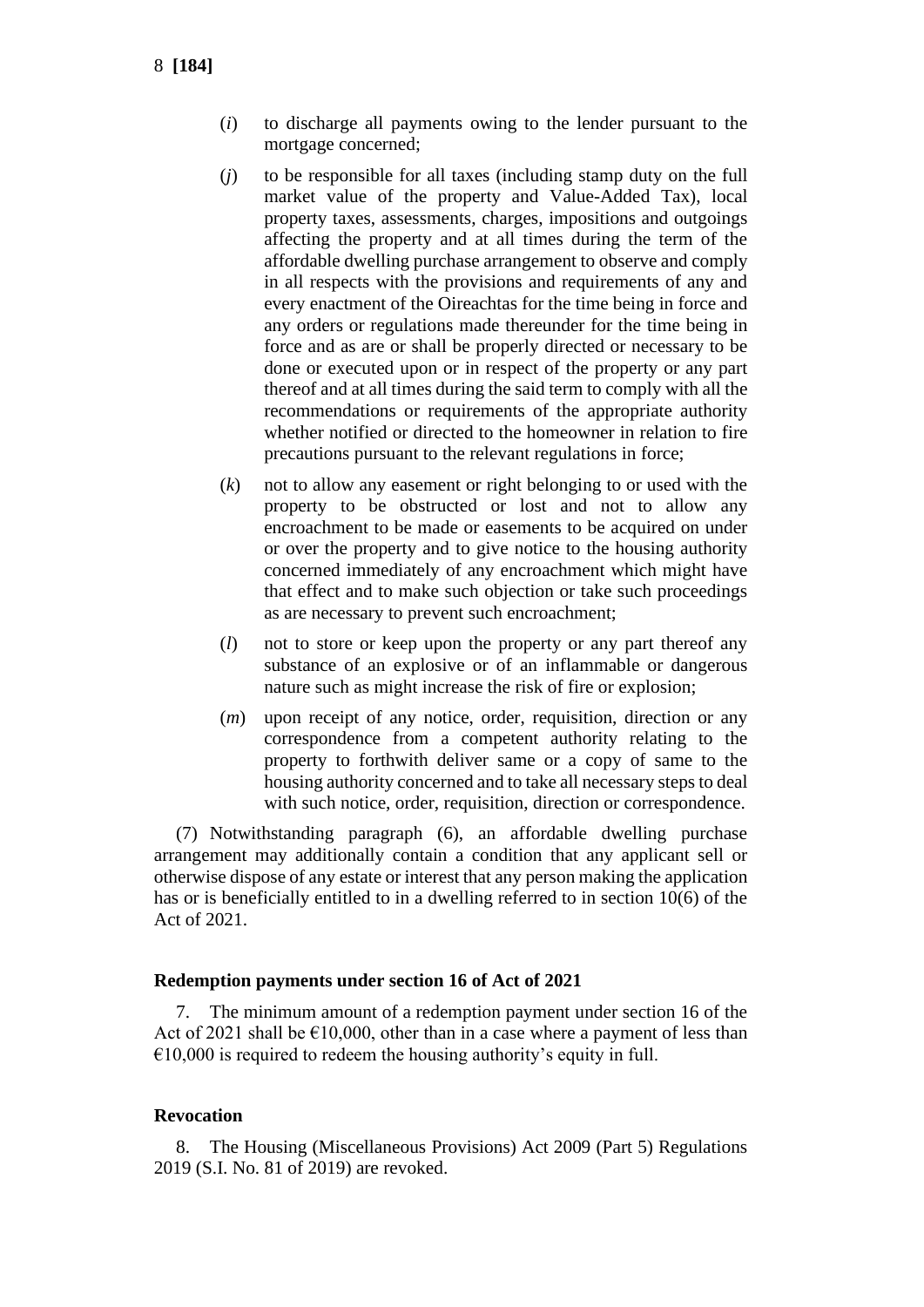

GIVEN under my Official Seal, 13 April, 2022.

DARRAGH O'BRIEN, Minister for Housing, Local Government and Heritage.